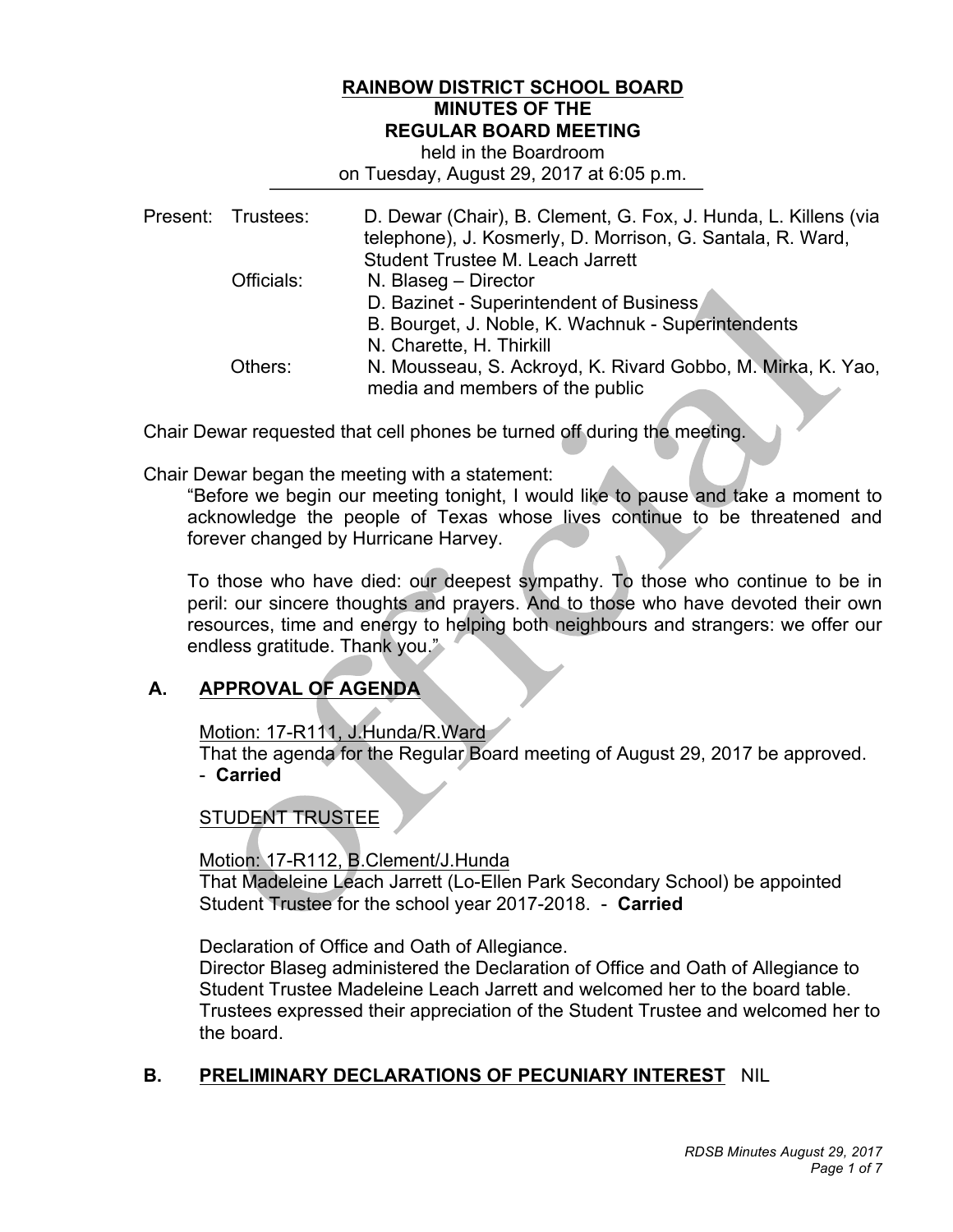# **C. PRESENTATIONS**

#### Restart Program

 who provided a detailed report on the Restart Program in Sudbury, Espanola and Manitoulin. Trustees were reminded that the program would be moving to the Centre for Education at the Wembley site on September 5, 2017. Superintendent Wachnuk introduced Principal Rivard-Gobbo and Principal Mirka

 Trustees had the opportunity to make comments and ask questions. Trustees were thankful that this program is meeting the needs of students.

#### **D. REPORT FROM THE IN-CAMERA COMMITTEE OF THE WHOLE MEETING OF THE BOARD** NIL

#### **E. OLD BUSINESS**

#### 1. **Previous Minutes**

 That the minutes of the Regular Board Meeting held on July 4, 2017 be approved.  **– Carried**  Motion: 17-R113, D.Morrison/J.Hunda

ľ

#### 2. **Tenders/Requests for Proposals**

- a) Motion: 17-R114, D.Morrison/J.Hunda That the Board award the contract for Architectural Consulting Services (projects exceeding \$5,000,000) – RFP 2017-29, to  $3^{\text{rd}}$  Line Studio and Architecture49 Inc. **– Carried**
- Motion: 17-R115, B.Clement/G.Santala equipment, for the period November 1<sup>st</sup>, 2017 to October 31<sup>st</sup>, 2022 RFP 2017-25 to Xerox Canada. **– Carried**  b) Motion: 17-R115, B.Clement/G.Santala Motion: 17-R115, B.Clement/G.Santala Motion install and maintain photocopier
- 3. **Wembley Site**

 Motion: 17-R116, D.Morrison/B.Clement That the Wembley site be named Rainbow District School Board Centre for Education. **– Carried** 

- 4. **Reports and Recommendations from Board Committees** NIL
- $F_{\rm{r}}$ **F. NEW BUSINESS**
- 1. **Capital and Accommodation Plan Initial Staff Report**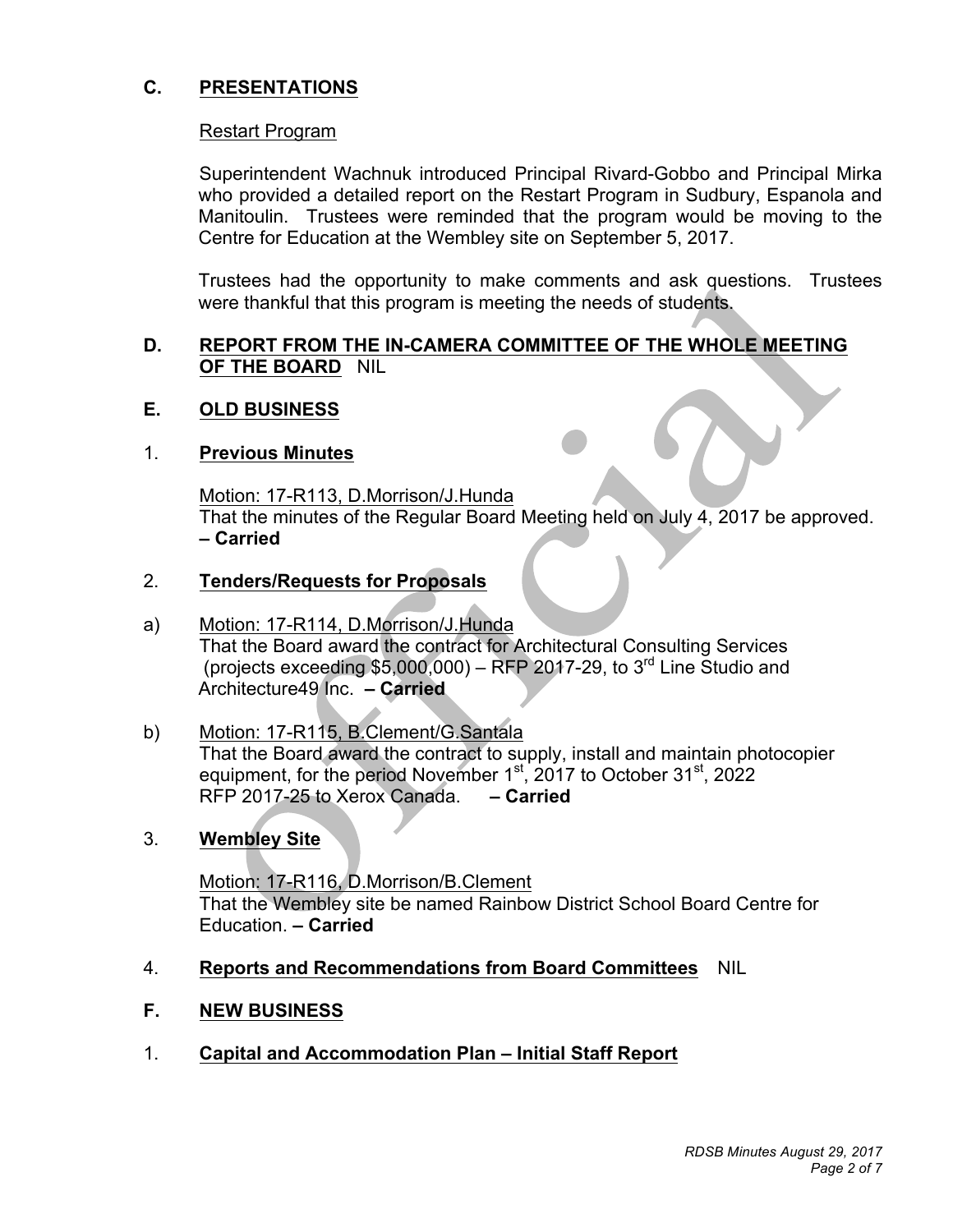#### Motion: 17-R117, D.Morrison/R.Ward

 That the new JK-6 French Immersion elementary school in New Sudbury be located on the Lasalle Secondary School site.

### Trustee Hunda requested a poll vote

Grace Fox: In-favour Larry Killens: Opposed  *Dena Morrison: In-favour Gord Santala: In-favour Ruth Ward: In-favour* 

*Bob Clement: In-favour Doreen Dewar: In-favour Grace Fox: In-favour Judy Hunda: Opposed Judy Kosmerly: In-favour*<br>*Gord Santala: In-favour* 

- **Carried** 

## 2. **2017-2018 Guide for Students and Parents/Guardians**

 Director Blaseg provided details about the publication including the Code of Conduct as well as the School Calendar Card.

Trustees expressed appreciation for a job well done.

 Director Blaseg thanked Nicole Charette and executive council for all the work they have done to make these documents so user friendly and so informative, and reminded that these documents are available on the board website.

# 3. **2017-2018 Executive Council Portfolios and Family of Schools**

Director Blaseg reviewed the 2017-2018 distribution of schools and portfolios.

### 4. **Current Expenditures Borrowing Resolution**

Motion: 17-R118, D.Morrison/J.Kosmerly

 have been read three times and approved. **– Carried**  That the Current Expenditures Borrowing Resolution as attached be deemed to

### 5. **Borrowing Bylaw**

Motion: 17-R119, R.Ward/B.Clement

 That Borrowing Bylaw 2017-01 as attached be deemed to have been read three times and approved. **– Carried** 

### 6. **OPSBA Fees**

Motion: 17-R120, B.Clement/J.Hunda

 Association be approved. **– Carried**  That the 2017/18 membership fees in the Ontario Public School Boards'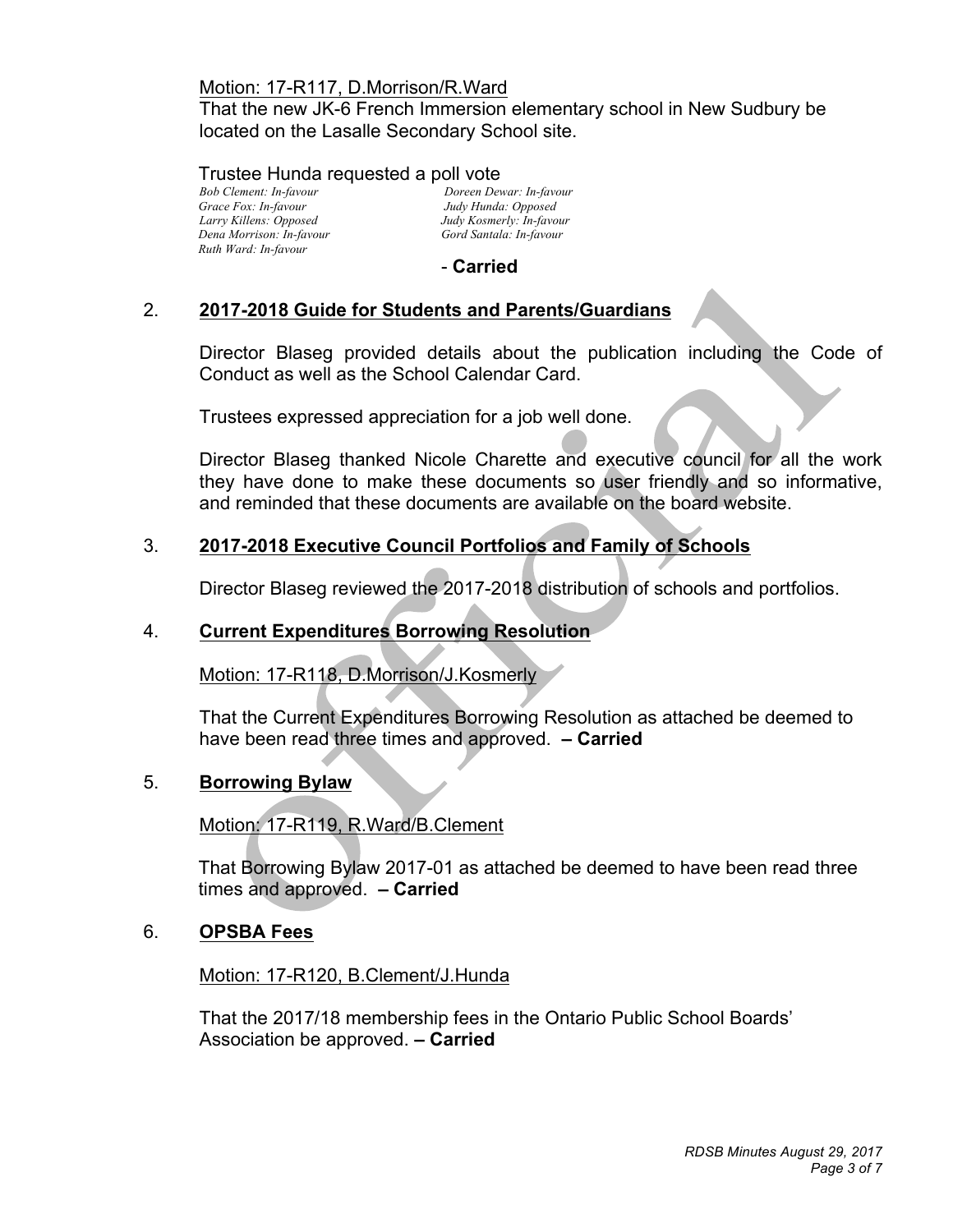## 7. **Ontario Public School Boards' Association (OPSBA) 2017 Northern Region Meeting and Program**

Motion: 17-R121, D.Morrison/J.Kosmerly

 2017 Northern Region Meeting and Program in Sault Ste. Marie October 13–14,  $2017:$ That the Board approve the attendance of the following trustees at the OPSBA

Chair Dewar Trustee Clement Trustee Fox Trustee Hunda Trustee Killens Trustee Kosmerly Trustee Ward **– Carried**

## 8. **Requests for Leave of Absence** NIL

## 9. **Director's Remarks**

 As we do on an annual basis, we are providing each trustee with a copy of *A Guide for Students and Parents/ Guardians*. The guide is a superb resource. Along with the standard features we have come to know, we want all to notice on page 9 the new Internal Hold & Secure definition. Secondly we have included the school year calendar card and the 2017/2018 executive council portfolio and school distribution list.

 $\overline{\phantom{a}}$ 

 Over the course of the next two weeks we will be offering Kindergarten Summer programs. Approximately 150 4-year olds will be attending 15 different schools located throughout the Sudbury, Espanola and on Manitoulin Island.

 Yesterday, Monday, August 28 we held our annual staff orientation. More than 50 future employees, including teachers, DECE's, E.A's, support staff, custodians and cleaners attended a full day dedicated to introducing senior administration, management, communications along with acquainting new employees to Health & Safety and a variety of other Board procedures and processes.

 Superintendent Bruce Bourget reviewed our swimming awareness program along activities that involve swimming, kayaking or lake or river related activities. with processes and procedures for ensuring students meet requirements for

 As a Board we are extremely proactive with our commitment to keep our students safe around water. By offering swimming awareness programs to all grade 4 students we have taken the first steps to ensure students respect the dangers associated with water.

 Tuesday, September 5, 2017 is a professional development (PD) day and the first day back for teachers. Our PD will focus on Health & Safety and School Improvement Planning. On Wednesday, September 6 students will be attending their first day back. As always we focus on transportation – it is extremely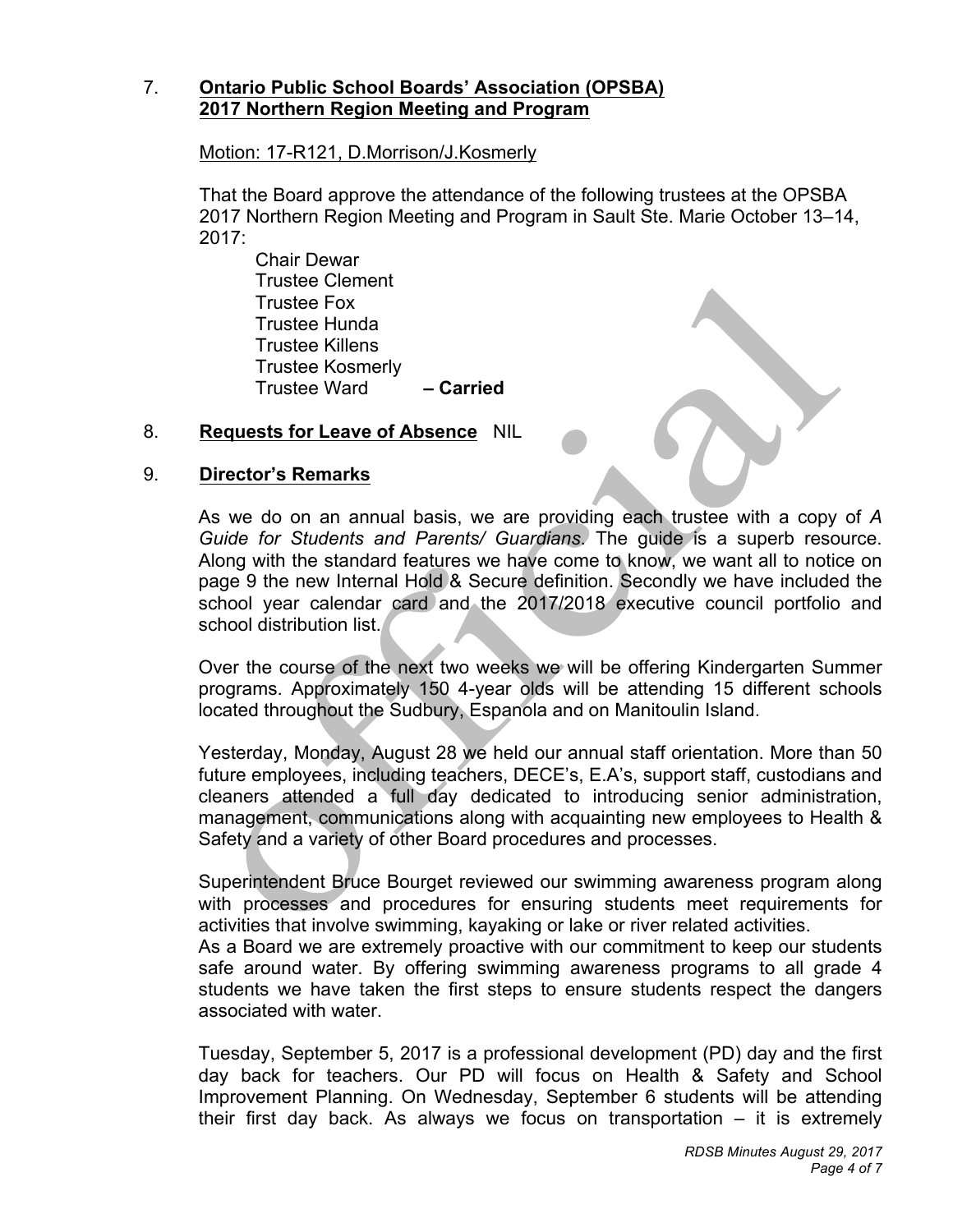important that we ensure students arrive to school safely and they depart safely, especially for our students with special needs and our kindergarten students.

 Transportation will be an issue for two bus routes serving New Sudbury. A bus driver shortage has caused us to double up some of our runs that will create 45- minute delays for the morning runs for two routes. Parents and schools have been notified. This challenge is expected to last at least two weeks.

Itinerary:

| July 1    | Providence Bay - Eco Speech, Kids Corner                                                |
|-----------|-----------------------------------------------------------------------------------------|
| July 5    | <b>Directors Meeting</b>                                                                |
| July 6    | Meeting with YMCA, Daycare review                                                       |
| July 10   | Meeting with City of Sudbury                                                            |
| July 13   | Science North, First Nation announcement                                                |
| July 18   | Labour Relations Mediation, Sudbury                                                     |
| August 14 | <b>School Visits</b><br>- Confederation Secondary School<br>- Jean Hanson Public School |
| August 16 | <b>School Visit</b><br>- Markstay PS                                                    |

August 17/18 CODE, Toronto

August 20 Little Current – Pride Manitoulin Parade

Ì

August 21 **Executive Council** 

August 22/23 Leadership Conference

Agenda Setting

- August 25 Meeting - Research Proposal (Dr. Sharon Speir)
- August 28 **Staff Orientation**

August 29 **Exec Council** Board Meeting

### 10. **Other Items**

 OPSBA Delegate – Trustee Clement advised that the next OPSBA Meeting will be held in Toronto September 22, 2017 and he looks forward to meeting with Northern boards.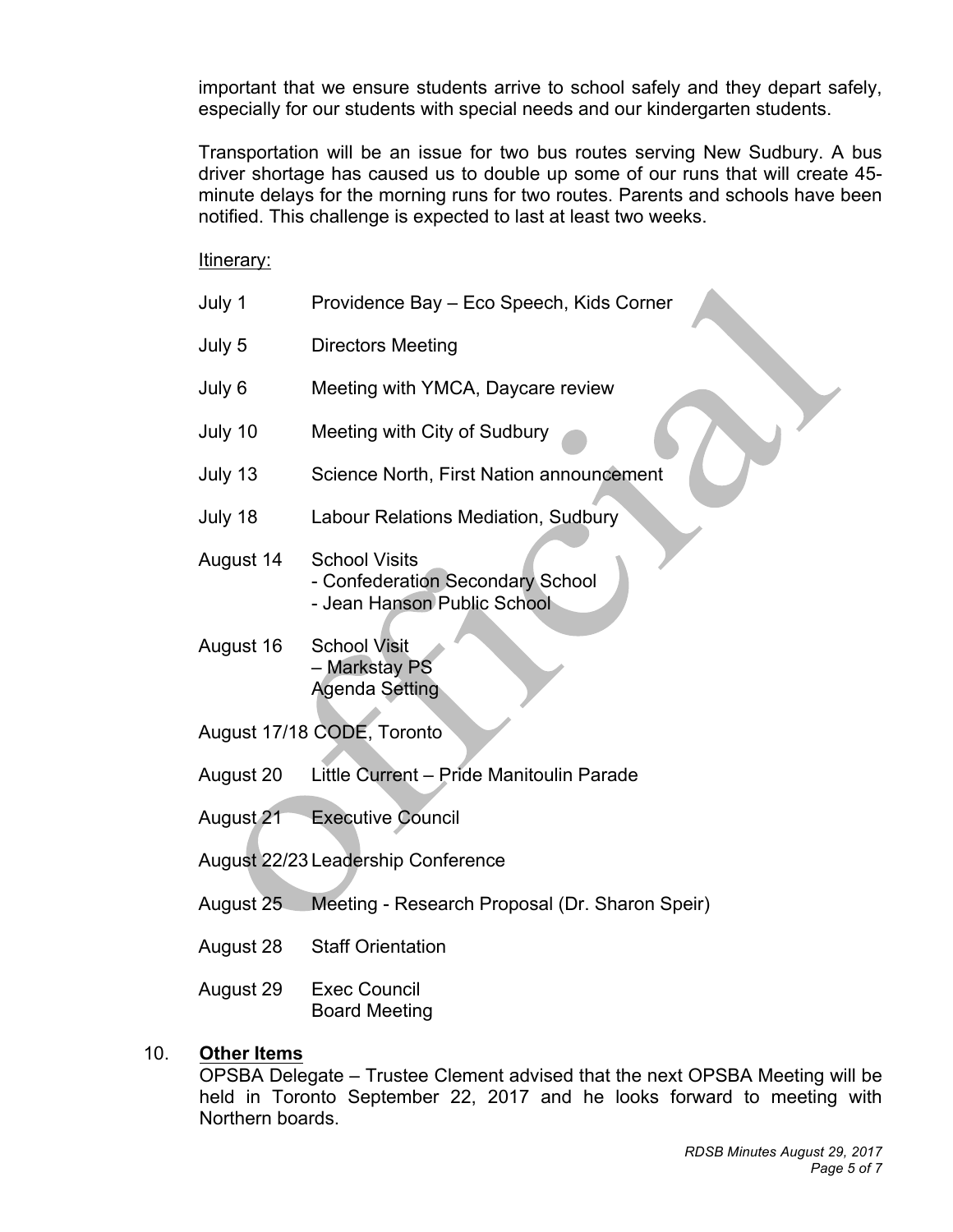Student Trustee – Student Trustee Madeleine Leach Jarrett thanked trustees for the opportunity to be at the Rainbow District School Board table as well as the opportunity to network with other students throughout the province.

#### 11. **Trustees' Remarks/Questions**

Trustee Morrison welcomed Student Trustee Leach Jarrett to the table.

Trustee Killens spoke about the Anishinabek Education System (AES).

#### 12. **Chairperson's Remarks**

 On behalf of Trustees, I would like to welcome back all students and parents/ guardians to Rainbow Schools for the near future start of another exciting school year. The mission of Rainbow Schools and its staff is to bring learning to life in English and French Immersion from Kindergarten to secondary school. We also strive to instill in students the values that build responsible and respectful citizens who care about each other and the world in which they live.

 As always, parents/guardians are encouraged to take an active interest in their child's education. Parental involvement improves student achievement. We also welcome community partners to help us mentor and nurture their future workforce. When the home, the school and the community work together, we maximize learning opportunities for students and help them achieve their full potential.

 School is off to an early start for the Rainbow District School Board's youngest students. Children beginning school this fall are currently participating in the Kindergarten Summer Camp. The nine-day program, which began Monday, August 21 and runs to Thursday, August 31, 2017, is offered three hours a day at a number of Rainbow Schools. Under the guidance of qualified teachers and designated early childhood educators, Kindergarten students are engaging in inquiry based learning and play, including co-operative games and outdoor activities.

 There is still time to register for the 2017-2018 school year in elementary and secondary schools offering English and French Immersion. The first day of school is Wednesday, September 6, 2017. There will be no early dismissal. Please note that the day after Labour Day – Tuesday, September 5, 2017 – is a Professional Activity Day.

 Staff and students in Rainbow Schools will wear pink on Thursday, September 14th, 2017, as Rainbow District School Board marks its tenth "Stand Up Against Bullying Day". We invite everyone in the community to join with us and wear pink on Thursday, September 14th.

 Here in Rainbow Schools, the Board's Parent Involvement Committee championed the cause. Trustees unanimously endorsed a motion in 2008 and, ten years later, continue to support and encourage this positive initiative.